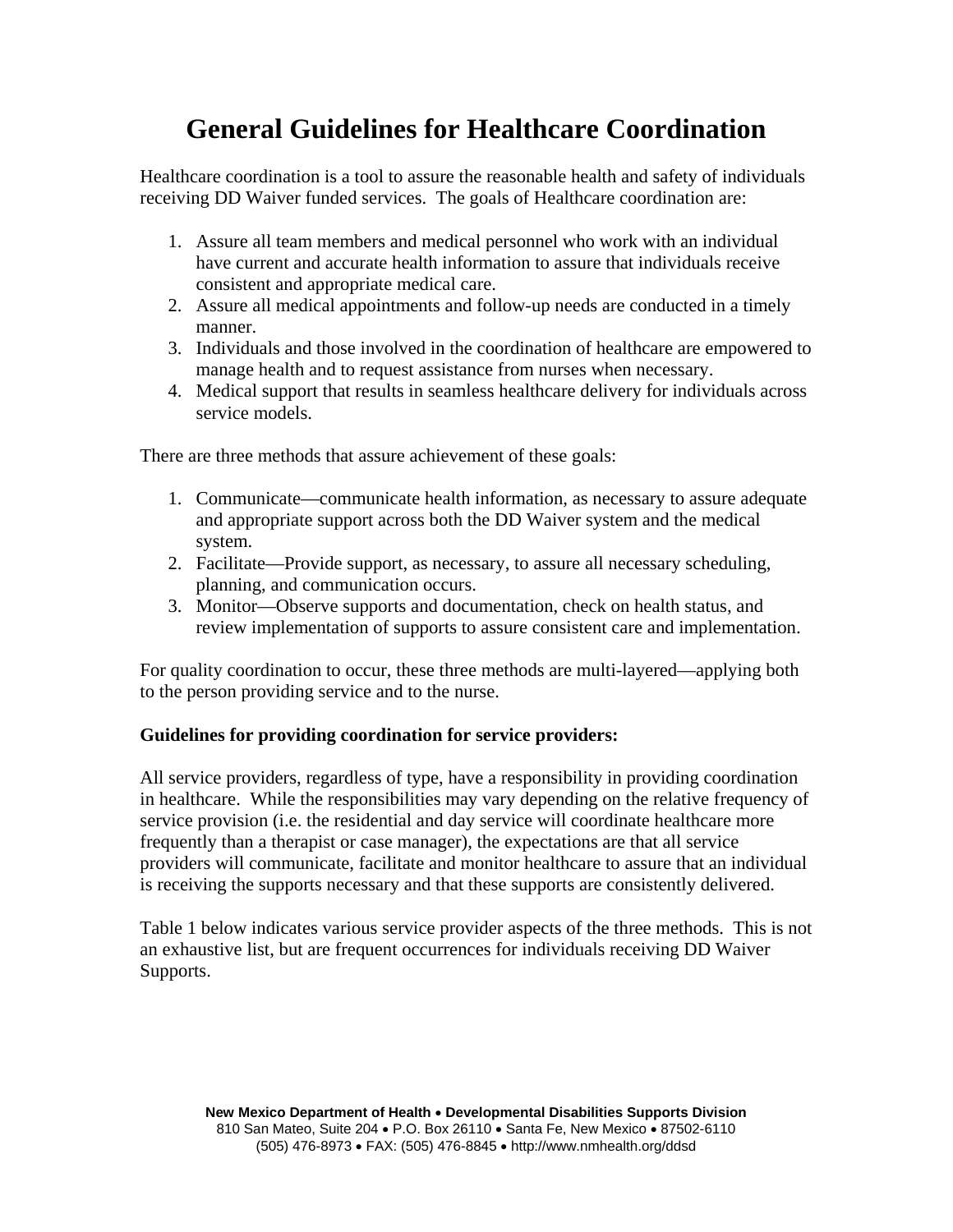| rable r Service rrovider responsibilities<br>Communicate | Facilitate                      | Monitor                 |  |
|----------------------------------------------------------|---------------------------------|-------------------------|--|
|                                                          |                                 |                         |  |
| 1.<br>About upcoming or                                  | Health support<br>1.            | Implementation of<br>1. |  |
| necessary medical                                        | planning                        | health and other        |  |
| appointments                                             | <b>Discharge Planning</b><br>2. | plans                   |  |
| About the outcome<br>2.                                  | from a facility or              | For signs and<br>2.     |  |
| of medical                                               | provider                        | symptoms of a           |  |
| appointments                                             | Scheduling of<br>3.             | health condition        |  |
| About necessary<br>3.                                    | appointments                    | 3.<br>Implementation of |  |
| follow-up                                                | Attendance at<br>4.             | Discharge plans         |  |
| appointments or                                          | appointments                    | from hospital           |  |
| outcomes                                                 | Sharing of<br>5.                | 4. For change in        |  |
| About a change in<br>4.                                  | information                     | condition               |  |
| condition                                                | 6. Any care necessary           | 5. To assure the        |  |
| About any health<br>5.                                   | for the individual              | individual is           |  |
| concerns noticed                                         | 7. Emergent care when           | receiving all medical   |  |
| About any<br>6.                                          | necessary                       | supports necessary      |  |
| medications or                                           | 8. Filling or ordering          | 6. For any follow-up    |  |
| changes in                                               | prescriptions (if               | needs to a medical      |  |
| medication                                               | appropriate to the              | condition or            |  |
| When an<br>7.                                            | particular provider)            | appointments            |  |
| individual's needs                                       | 9. Consistent                   | For any risks<br>7.     |  |
| appear to not be met                                     | implementation of               | previously identified   |  |
| With a nurse when<br>8.                                  | medical supports                | For any situation<br>8. |  |
| necessary                                                | 10. Provide input and           | that appears to be an   |  |
| Regarding any<br>9.                                      | support the                     | emergent risk to        |  |
| emergent need                                            | development of                  | heath and safety        |  |
| 10. Information                                          | health or therapy               |                         |  |
| regarding health                                         | plans                           |                         |  |
| conditions to the                                        |                                 |                         |  |
| individual                                               |                                 |                         |  |

**Table 1 Service Provider Responsibilities** 

It is essential for all team members to work together to assure coordination of healthcare. They must address concerns in a systematic way that assures consistent healthcare information, support, and implementation of interventions. Additionally, the team needs to use agency nurses as resources, and may contact the DDSD Regional Office nurses as necessary.

## **Guidelines for using Nurses in Healthcare Coordination:**

Nurses are vital resources for adequate healthcare coordination. In many ways, their role is similar to that of the other team members. Nurses also communicate, facilitate and monitor for healthcare coordination. In addition to these three aspects of healthcare coordination, nurses also act as team educators, emergency responders, and conduct phone triage. The nurse is frequently the person with whom the direct care staff in any service model will contact with a health concern or issue. It is in these ways that the

**New Mexico Department of Health** • **Developmental Disabilities Supports Division** 810 San Mateo, Suite 204 • P.O. Box 26110 • Santa Fe, New Mexico • 87502-6110 (505) 476-8973 • FAX: (505) 476-8845 • http://www.nmhealth.org/ddsd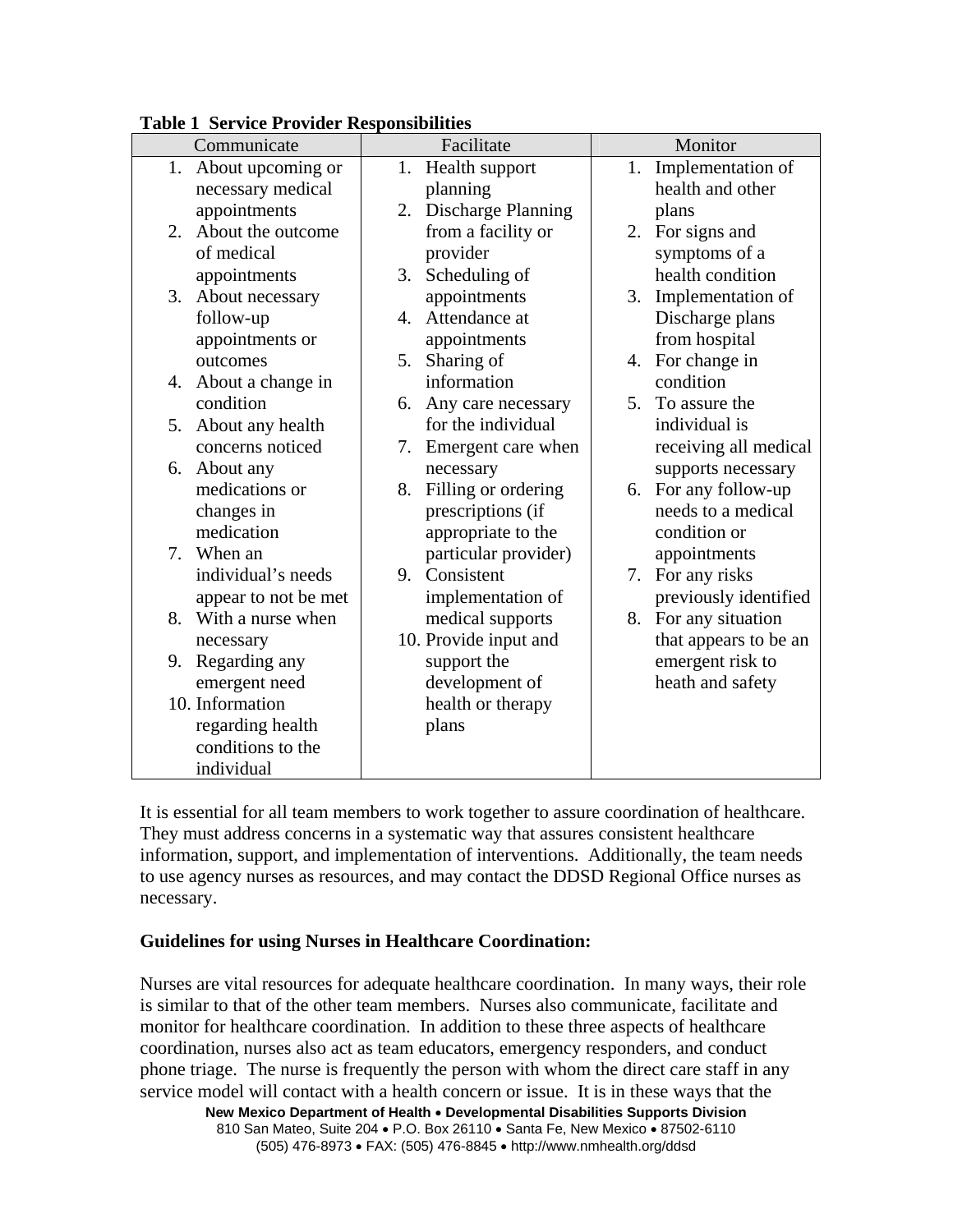nurse acts as the first resource to the team with health concerns and as an intermediary with the medical supports for the individual.

In regard to the methods to communicate, facilitate, and monitor, Table 2 below represents examples of how **nurses** use these methods in their role as both the primary team resource and the intermediary with the healthcare profession:

|    | Communicate            |    | Facilitate                   |    | Monitor               |  |
|----|------------------------|----|------------------------------|----|-----------------------|--|
| 1. | Answer questions       | 1. | Medical                      |    | 1. Monitor for        |  |
|    | for the team and       |    | appointments                 |    | medication side       |  |
|    | staff regarding an     |    | 2. Follow-up and             |    | effects (including    |  |
|    | individual's health    |    | laboratory                   |    | answering questions   |  |
|    | needs                  |    | appointments                 |    | for direct staff)     |  |
| 2. | Advise the team on     | 3. | Gathering of                 |    | 2. Monitor for the    |  |
|    | any new health         |    | medical information          |    | implementation of     |  |
|    | conditions or          |    | 4. Coordinate and            |    | discharge plans       |  |
|    | concerns               |    | provide training on          | 3. | Monitor               |  |
| 3. | Communicate with       |    | health needs,                |    | implementation of     |  |
|    | physicians regarding   |    | medication needs,            |    | healthcare plans      |  |
|    | health concerns        |    | health risks, signs,         |    | 4. Monitor for health |  |
|    | 4. Communicate         |    | symptoms, etc.               |    | needs                 |  |
|    | results and            |    | 5. Develop health            |    | 5. Monitor for any    |  |
|    | treatments to the      |    | plans and crisis             |    | change in condition   |  |
|    | team                   |    | plans (aka Medical           |    | 6. Monitor for health |  |
|    | 5. Communicate signs   |    | Emergency                    |    | risks both annually   |  |
|    | and symptoms           |    | <b>Response Plans</b> )      |    | and as needed         |  |
|    | regarding health       |    | 6. Conduct Nursing           |    | 7. Monitor for the    |  |
|    | conditions to the      |    | <b>Assessments</b>           |    | individual level of   |  |
|    | team and staff         |    | 7. Conduct health risk       |    | skill with self-      |  |
|    | 6. Communicate side    |    | screenings                   |    | administration of     |  |
|    | effects of             | 8. | Facilitate post              |    | medication            |  |
|    | medications to the     |    | hospital care                |    | 8. Monitor for the    |  |
|    | team and staff         | 9. | <b>Facilitate consistent</b> |    | individual level of   |  |
| 7. | Advise the team on     |    | care between all             |    | competence to guide   |  |
|    | what is needed for     |    | service providers            |    | own health care       |  |
|    | individual in          |    | 10. Facilitate any           | 9. | Monitor nursing       |  |
|    | response to a health   |    | necessary                    |    | assessments and       |  |
|    | concerns               |    | treatments,                  |    | determine if another  |  |
|    | 8. Provide training to |    | including those that         |    | needs to be           |  |
|    | the team in all        |    | may be delegated             |    | conducted             |  |
|    | aspects of an          |    | 11. Facilitate               |    | 10. Monitor the       |  |
|    | individual's medical   |    | collaboration in care        |    | effectiveness of      |  |
|    | care                   |    | between service              |    | healthcare plans and  |  |
| 9. | Inform the team of     |    | provider and                 |    | revise as necessary   |  |
|    | an individual's        |    | medical providers            |    | 11. Monitor treatment |  |

**Table 2 Nurse Responsibilities** 

**New Mexico Department of Health** • **Developmental Disabilities Supports Division** 810 San Mateo, Suite 204 • P.O. Box 26110 • Santa Fe, New Mexico • 87502-6110 (505) 476-8973 • FAX: (505) 476-8845 • http://www.nmhealth.org/ddsd